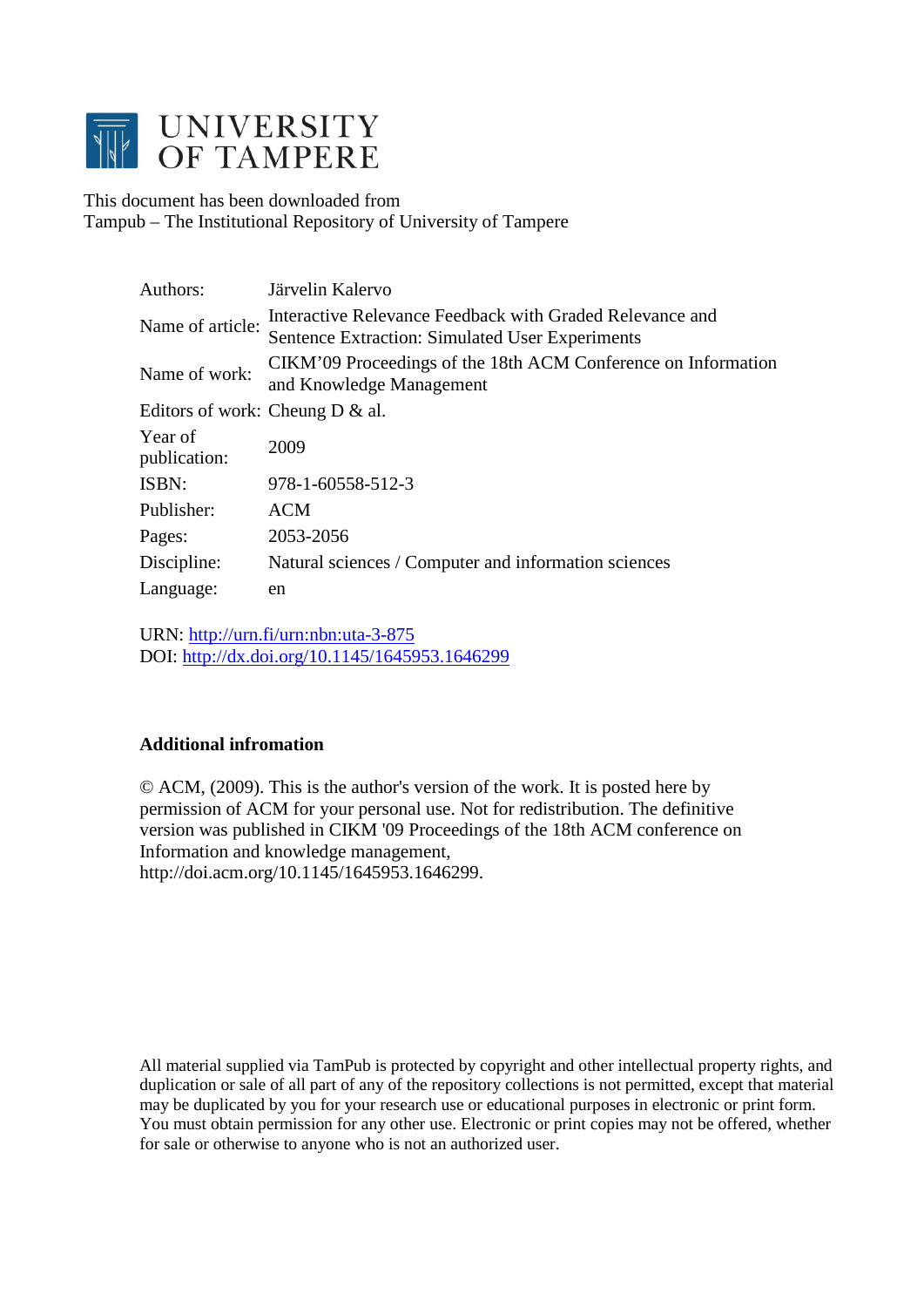# **Interactive Relevance Feedback with Graded Relevance and Sentence Extraction: Simulated User Experiments**

Kalervo Järvelin University of Tampere, Finland [kalervo.jarvelin@uta.fi](mailto:kalervo.jarvelin@uta.fi)

## **ABSTRACT**

Research on relevance feedback (RFB) in information retrieval (IR) has given mixed results. Success in RFB seems to depend on the searcher's willingness to provide feedback and ability to identify relevant documents or query keys. The paper is based on simulating many user scenarios regarding the amount and quality of RFB. In addition, we experiment with query-biased sentence extraction for query reformulation. The baselines are initial nofeedback queries and queries based on pseudo-relevance feedback. The core question is: under which conditions would RFB based on sentence extraction be successful? The answer depends on user's behavior, implementation of feedback query formulation, and the evaluation methods. A small amount of feedback from a short browsing window seems to improve the final ranking the most. Longer browsing allows more feedback and better queries but also consumes the available relevant documents.

#### **Categories and Subject Descriptors**

H.3.1 [**Content analysis and indexing**]: Linguistic processing H.3.3 [**Information Search and Retrieval**]: Relevance feedback

#### **General Terms**

Measurement, Performance, Theory.

#### **Keywords**

User simulation, relevance feedback, summarization.

#### **1. INTRODUCTION**

It is common knowledge in information retrieval that real users of information retrieval (IR) systems often use simplistic initial queries, which are prone to fail due to vocabulary mismatch, ambiguity and/or lack of discrimination power. Real searchers' first query formulation often acts as an entry to the search system and is followed by browsing and query reformulations [5]. Relevance feedback (RFB) based on initial query results, and query expansion (QE) have been the main approaches to query reformulation. There are several reviews of the techniques, e.g., [1] [7].

In the present paper we focus on interactive RFB. In this method, users either point out relevant documents and the retrieval

Permission to make digital or hard copies of all or part of this work for personal or classroom use is granted without fee provided that copies are not made or distributed for profit or commercial advantage and that copies bear this notice and the full citation on the first page. To copy otherwise, or republish, to post on servers or to redistribute to lists, requires prior specific permission and/or a fee.

*CIKM'09*, November 2–6, 2009, Hong Kong, China.

Copyright 2009 ACM 978-1-60558-512-3/09/11...\$10.00.

system infers the expansion keys for the feedback query, or the retrieval system presents a list of candidate expansion keys for the user to choose from. Knowledgeable experienced searchers may benefit more of RFB because they recognize relevant vocabulary and are better able to articulate their needs initially [8]. Users also seem more likely to identify highly relevant documents than marginal ones [12]. There are however two difficulties in providing feedback: capability and willingness [7].

Pseudo-relevance feedback (PRF) [7] avoids the challenges of RFB by assuming that the first documents of an initial search result are relevant without user's interaction. Evaluation results have been somewhat mixed while there is a dominating belief in the IR community in the potential of PRF. Long documents and non-relevant documents however introduce much noise in the PRF process causing query drift. To counteract this, one may use query-biased summaries [4] [10]. Lam-Adesina & Jones [4] employed query-biased document summarization on the initial result and extracted the expansion keys from the summaries. Their results show improvement in retrieval performance (MAP) using document summaries for term selection of up to 15% (to 0.275) compared to the baseline search without feedback (0.24). Further, the use of document summary expansion performed up to 11% better than using standard whole document term selection (from MAP 0.244 to 0.274). Best results using query-biased summaries were better than those for standard summaries, but overall there was little difference between them. Retrieval improvement was also discovered not to be dependent on the relevance of feedback documents. The study was based on using the Top-5 documents (summaries) as feedback and binary relevance.

In the present paper, we take another look at user behavior and IR evaluation. The novel features are based on graded relevance assessments in feedback and evaluation [3], and simulation of user behavior [3]. Binary relevance cannot reflect the possibility that documents may be relevant to different degrees [9]. Highly relevant documents may be more effective in RFB due to the richer relevant vocabulary they provide. While [3] employed both simulation and graded assessments, their work was based on fulldocument feedback. We shall employ query-biased document summaries. While [4] employed both query-biased and queryindependent summaries, their experiment was based on PRF alone and binary relevance in evaluation. Highly relevant documents are effective in RFB [3] and users can readily recognize them in search results [12]. Apparently relevant query-biased summaries are also good indicators of document relevance [11]. Thus users could provide effective feedback and summaries would be effective sources of search keys.

We base our experiments on user simulation (like [3]) rather than tests with real users. This has several advantages, including cost-effectiveness and rapid testing without learning effects. The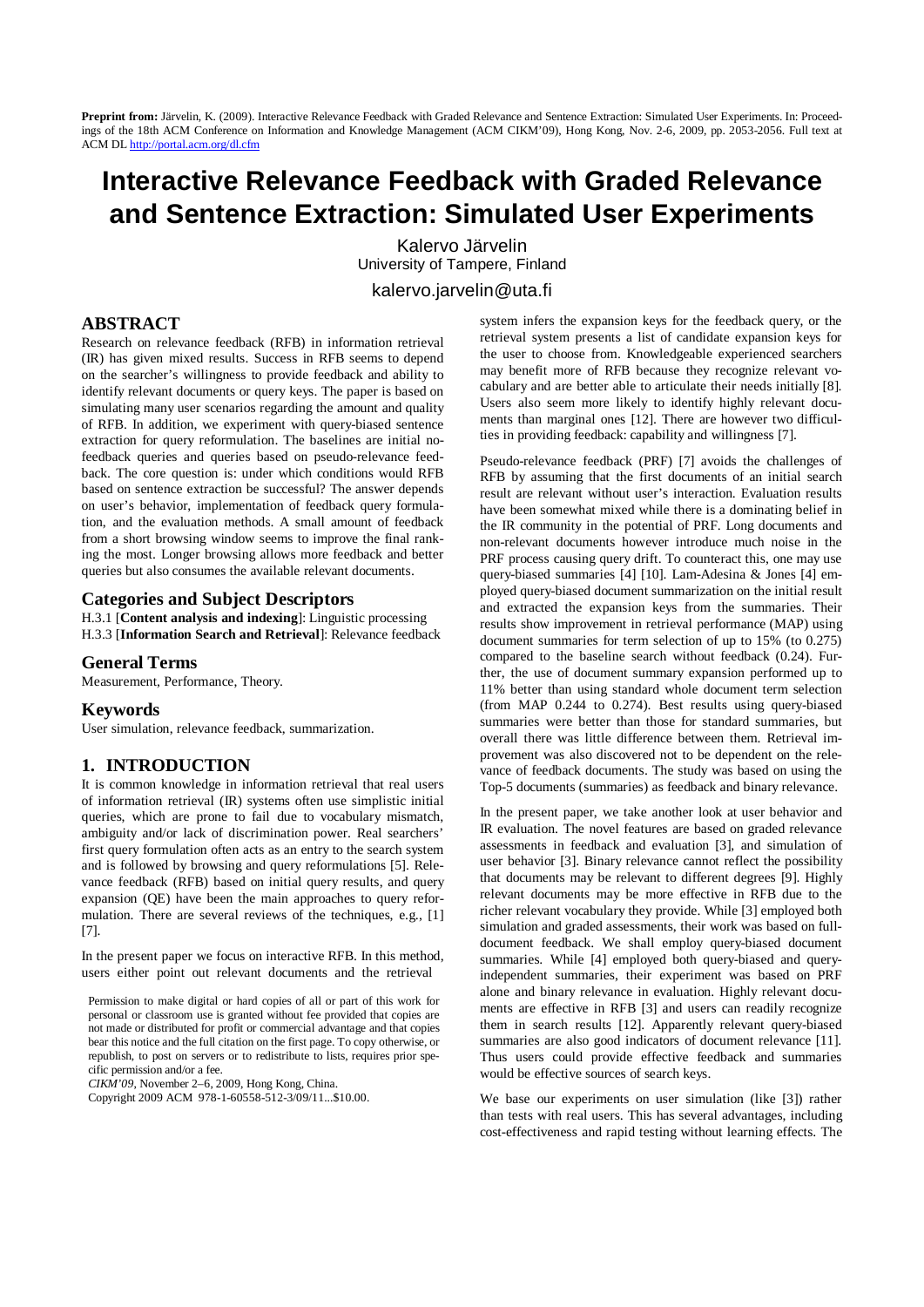informativeness and realism of user simulation can be enhanced by explicitly modeling those aspects of users and RFB that pertain to RFB effectiveness. We shall employ several RFB scenarios (as in [3]) to evaluate the effectiveness of a range of behaviors.

We will study, whether some amount of user effort in providing RFB would be justified based on improved results over initial query results or PRF results, which do not require additional user effort. The user's evaluation dilemma in RFB is that, in addition to the feedback effort, the documents seen in the feedback process need to be frozen to their ranks and only the unseen documents may be re-ranked for presentation. PRF allows re-ranking of the entire collection before presentation of any results to the user. We will show that PRF provides a hard challenge to RFB and that RFB is most promising when the user searches for highly relevant documents only and provides mixed quality RFB early, without excessive browsing.

We utilize the TREC 7-8 corpus with 41 topics for which graded relevance assessments are available [9]. The search engine is Lemur. We will have initial query results and PRF results as baselines to our simulated RFB experiments. To render our simulations empirically relevant, we focus on user's browsing depth shorter than or equal to 20 documents and the number of feedback documents less than or equal to 10. More is unlikely to happen.

# **2. STUDY DESIGN**

#### **2.1 Research Questions**

Our overall research question concerns the interaction of RFB and query-biased sentence extraction in query reformulation effectiveness. More specifically:

- What is the effect of the quality of feedback on effectiveness? This is studied in terms of the relevance level of documents given as RFB.
- What is the effect of the quantity of user feedback on effectiveness? This is studied through the number of documents examined and the maximum number given as RFB.
- What are the effects of extraction and QE parameters? Here we study the effects of summary length, total feedback sentence number, the QE key count.

**2.2 The Test Collection, Search Engine, Tools** We used the reassessed TREC 7-8 test collection including 41 topics [9]. The document database contains 528155 documents indexed under the retrieval system *Lemur*. The index was constructed by lemmatizing document words. The relevance assessments were done on a four-point scale: (0) irrelevant, (1) marginally relevant, (2) fairly relevant, and (3) highly relevant document. In the recall base there are on average 29 marginally relevant, 20 fairly relevant, and 10 highly relevant documents for each topic.

Expansion sentences and expansion keys were extracted from the feedback documents using the RATF weighting scheme [6]. The scheme computes *relative average term frequency* values for key words as follows:

 $RATF(k) = (cf_k/df_k) * 10^3 / (ln(df_k + SP))^F$  $cf_k$  = collection frequency of the key  $k$  $df_k$  = document frequency of the key *k*  $SP = a$  collection dependent scaling parameter  $p =$  the power parameter

The scheme gives high values for the keys whose average term frequency (i.e., *cf/df*) is high and *df* low. The scaling parameter *SP* is used to down weight rare words. For *SP* and *p* we used the values of  $SP = 3000$  and  $p = 3$ . These values are based on previous work using different topic sets but a similar database.

When scoring sentences, if a non-stop query word did not match any sentence word, an n-gram type of approximate string matching with a threshold was attempted [2].

Initial queries were constructed by applying stopping and lemmatization on long (T+D) topic texts to construct bag-of-word queries. Feedback queries were constructed by appending the feedback keys to the initial query as a second bag-of-words.

## **2.3 Search Space**

The study design consists of the following major variables:

- RFB document relevance threshold (R): 0, 1, 2, 3
- Max number of documents browsed (B): 5, 10, 20
- Max number of RFB documents (F): 1, 3, 5, 10
- Max number of sentences extracted per doc (SD): 2, 4, 6
- Max number of total extracted sentences (ST): 10, 15
- Max number of QE keys (E): 5, 10, 15, 20, 30, 40.

These variables yield some 1700 combinations or cells in the search space, each containing a run of 41 topics and associated evaluation results. Clearly, an exhaustive search would be very laborious. We have aimed to identify in preliminary experiments the best or empirically reasonable ranges for each variable.

## **2.4 Experimental Protocol**

Figure 1 illustrates the overall experimental protocol. TREC topics are first turned to initial Lemur queries and executed, followed by feedback document selection. This is based on the simulated user's relevance requirement (R), amount of feedback (F) and max browsing depth (B). Document relevance data come from the recall base in our simulation. The basis of relevance assessment (seen summary vs. full document) was left open – see [11] for potential effects of this decision.

In feedback query construction, the feedback documents for each query are split into sentences, and the sentences are scored on the basis of the query and the word RATF scores. Word to word matches are facilitated by lemmatization and, in the case of Outof-Vocabulary words (OOVs), by n-gram string matching. The sentences are ranked and the *SD* best ones are extracted for each document. After processing all feedback documents, the *ST* overall best sentences are identified for expansion key extraction. For each query's set of feedback sentences, their non-query, non-stop words are ranked by their RATF scores and the *E* overall best keys are identified as expansion keys for the query and added to the initial query. The new query is executed and both the original and feedback query results go to evaluation.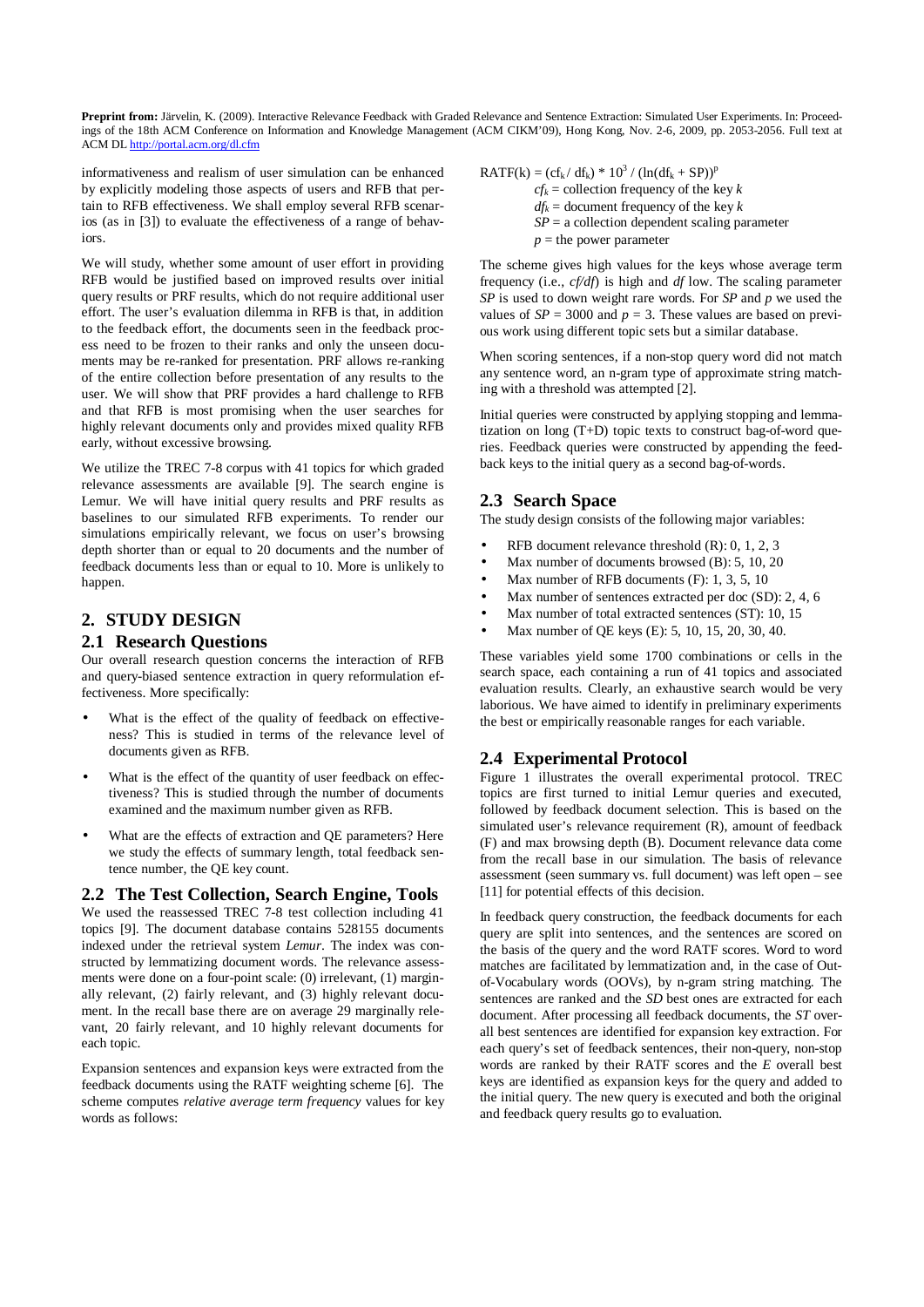## **2.5 Evaluation and Statistics**

We use standard evaluation metrics available in the TREC-eval package and report evaluation results for P@10 documents, and mean average precision MAP. We employ three RFB and evaluation levels, where *liberal* accepts all at least marginal documents as relevant, *fair* accepts all at least fairly relevant as relevant, and *strict* only highly relevant as relevant. Statistical testing is based on Friedman's test between selected RFB runs and their baselines.



**Figure 1. The feedback query construction process.**

## **3. EXPERIMENTAL RESULTS**

#### **3.1 Baseline Queries**

Table 1 reports the baseline query performances for the T+D queries at the three evaluation levels. For the PRF queries, performance is shown for three feedback document counts ( $B = 5$ , 10, 20) and three QE levels (10, 20 and 30 keys). Bold face (for MAP) and underlining (for P@10) are used to indicate the best performance in each browsing lot. Gray background indicates the best overall performance for each query type.

**Table 1. Baseline performance for evaluation levels: initial queries, and PRF queries by number of feedback documents and number of expansion keys extracted from summaries**

| <b>Initial Ouery Baseline – Title+Description Oueries</b> |                                                 |                |        |               |  |
|-----------------------------------------------------------|-------------------------------------------------|----------------|--------|---------------|--|
|                                                           | Metric                                          | Liberal        | Fair   | Strict        |  |
|                                                           | <b>MAP</b>                                      | 0.2542         | 0.2674 | 0.2653        |  |
|                                                           | P@10                                            | 0.4829         | 0.3659 | 0.1895        |  |
|                                                           | <b>PRF Baseline – Title+Description Queries</b> |                |        |               |  |
|                                                           | Metric                                          | <b>Liberal</b> | Fair   | <b>Strict</b> |  |
| $B=5 E=10$                                                | <b>MAP</b>                                      | 0.2622         | 0.2567 | 0.2356        |  |
|                                                           | P@10                                            | 0.4927         | 0.3756 | 0.1921        |  |
| $B=5 E=20$                                                | <b>MAP</b>                                      | 0.2769         | 0.2724 | 0.2354        |  |
|                                                           | P@10                                            | 0.4878         | 0.3780 | 0.2026        |  |
| $B=5 E=30$                                                | <b>MAP</b>                                      | 0.2861         | 0.2836 | 0.2581        |  |
|                                                           | P@10                                            | 0.4976         | 0.3976 | 0.2079        |  |
| $B=10 E=10$                                               | <b>MAP</b>                                      | 0.2543         | 0.2411 | 0.2312        |  |
|                                                           | P@10                                            | 0.4659         | 0.3488 | 0.1711        |  |

| $B=10 E=20$ | <b>MAP</b> | 0.2733 | 0.2662 | 0.2423 |
|-------------|------------|--------|--------|--------|
|             | P@10       | 0.4585 | 0.3537 | 0.1842 |
| $B=10 E=30$ | <b>MAP</b> | 0.2805 | 0.2745 | 0.2693 |
|             | P@10       | 0.4829 | 0.3707 | 0.1868 |
| $B=20 E=10$ | <b>MAP</b> | 0.2526 | 0.2392 | 0.2210 |
|             | P@10       | 0.4659 | 0.3463 | 0.1816 |
| $B=20 E=20$ | MAP        | 0.2730 | 0.2650 | 0.2543 |
|             | P@10       | 0.4805 | 0.3659 | 0.2053 |
| $B=20 E=30$ | <b>MAP</b> | 0.2767 | 0.2724 | 0.2624 |
|             | P@10       | 0.4976 | 0.3732 | 0.1974 |

The greatest PRF improvements in MAP for T+D queries are from 3.2 % units (liberal) to 0.4% units (strict). The greatest PRF improvements in P@10 are from 3.2% units (fair) to 1.8% units (strict). Tighter evaluation tends to weaken PRF effectiveness, and shorter browsing with larger QE to improve it.

## **3.2 T+D Queries with Simulated RFB**

Tables 2-3 present the results for RFB expanded T+D queries under liberal and strict feedback. Bolding, underlining and background shading are used as above. Note that we report P@10 even for browsing lengths  $B \ge 10$  despite freezing, because the effective browsing lengths (and thus effective freezing) can be less than 10, when F is less than 10.

When liberal RFB is used on T+D queries, the best performance is scattered (Table 2). Just giving the first satisfactory document from Top-5 as feedback puts one however within 0.4% units (MAP), or 0.8% units (P@10) from the best performance across all evaluation levels – marginally less considering user effort in browsing beyond Top-5. Comparing to best PRF, user effort improves effectiveness 0.4 - 2.5% units in MAP, and -1.0 to +4.4 % units in P@10, depending on evaluation level and user effort.

**Table 2. Effectiveness of simulated RFB runs for evaluation levels by browsing length B, number of feedback documents F and number of expansion keys E extracted from max 10 overall best sentences. Liberal RFB - selected results**

|                | <b>Evaluation:</b> | Liberal | Fair   | Strict |
|----------------|--------------------|---------|--------|--------|
| $B=5$ F=1      | <b>MAP</b>         | 0.2935  | 0.3065 | 0.2904 |
| $E=30$         | P@10               | 0.5317  | 0.4146 | 0.2132 |
| $B=5$ F=3      | MAP                | 0.2941  | 0.2938 | 0.2937 |
| $E=30$         | P@10               | 0.5293  | 0.4171 | 0.2211 |
| $B=5$ F=5      | MAP                | 0.2915  | 0.2907 | 0.2863 |
| $E=30$         | P@10               | 0.5098  | 0.4049 | 0.2158 |
| $B=10 F=1$     | MAP                | 0.2939  | 0.3069 | 0.2906 |
| $E=30$         | P@10               | 0.5390  | 0.4195 | 0.2184 |
| $B=10 F=3$     | MAP                | 0.2942  | 0.2952 | 0.2930 |
| $E=30$         | P@10               | 0.5220  | 0.4171 | 0.2184 |
| $B=10 F=5$     | MAP                | 0.2905  | 0.2901 | 0.2821 |
| $E=30$         | P@10               | 0.4805  | 0.3805 | 0.1974 |
| $B=20 F=1$     | MAP                | 0.2957  | 0.3088 | 0.2923 |
| $E=30$         | P@10               | 0.5415  | 0.4195 | 0.2158 |
| $B=20 F=3$     | MAP                | 0.2949  | 0.2965 | 0.2942 |
| $E=30$         | P@10               | 0.5244  | 0.4171 | 0.2158 |
| $B = 20 F = 5$ | MAP                | 0.2898  | 0.2891 | 0.2818 |
| $E=30$         | P@10               | 0.4829  | 0.3805 | 0.1921 |

When strict RFB is used, the best performance is nearly always obtained by pointing just one highly relevant document in Top-20 (Table 3). However, by identifying the one highly relevant document in Top-5, if it exists, one is within 0.3-0.8 % units in MAP,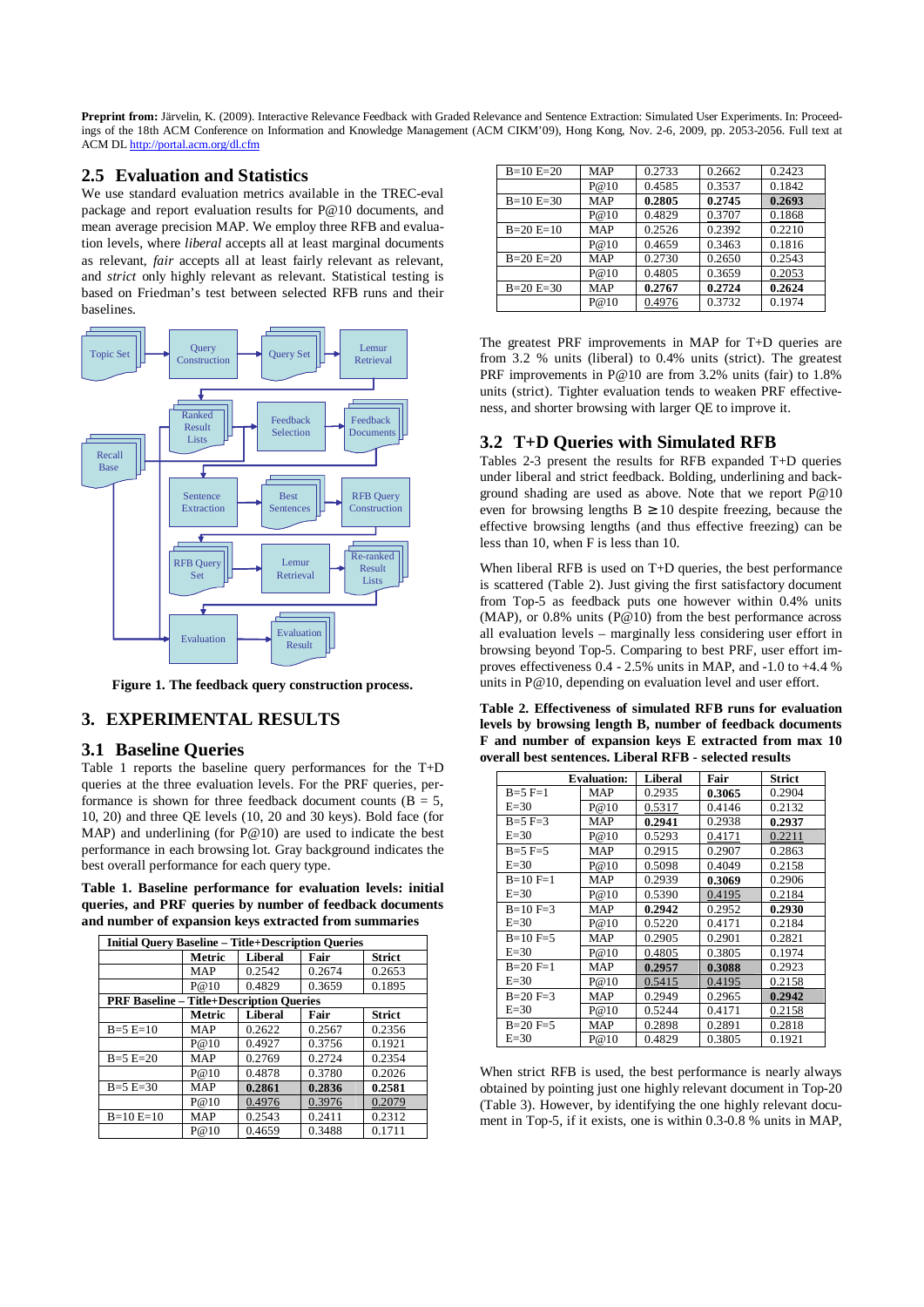or 0.7-2.2 % units in P@10, from the best performance. Comparing to PRF, the best user effort improves effectiveness 0.5 - 3.5 % units in MAP, and -1.0 to +3.2 % units in P@10, depending on the evaluation level, hardly worth the minor effort.

## **3.3 Comparative Findings**

Table 4 compares simulated RFB T+D queries to the two T+D query baselines. As representatives of simulated RFB T+D queries we have chosen those performing best with the least user effort, i.e. little browsing and little feedback. We note that, overall, simulated RFB improves over both baselines. In comparison to initial T+D queries, the RFB improvements have no clear tendency in MAP or P@10 when evaluation becomes tighter. In comparison to PRF queries, RFB queries improve MAP -0.2 to 3.0 % units, and P@10 0.2 to 3.2 % units. When evaluation becomes tighter, the difference in MAP tends to grow while the difference inP@10 tends to diminish.

**Table 3. Effectiveness of simulated RFB runs for evaluation levels by browsing length B, number of feedback documents F and number of expansion keys E extracted from max 10 overall best sentences. Strict RFB - selected results**

|            | <b>Evaluation:</b> | <b>Liberal</b> | Fair   | <b>Strict</b> |
|------------|--------------------|----------------|--------|---------------|
| $B=5$ F=1  | <b>MAP</b>         | 0.2845         | 0.3020 | 0.2997        |
| $E=30$     | P@10               | 0.5073         | 0.4000 | 0.2105        |
| $B=5$ F=3  | MAP                | 0.2830         | 0.2923 | 0.2957        |
| $E=20$     | P@10               | 0.4976         | 0.3927 | 0.2105        |
| $B=5$ F=5  | MAP                | 0.2841         | 0.2916 | 0.2918        |
| $E=30$     | P@10               | 0.4951         | 0.3976 | 0.2158        |
| $B=10 F=1$ | MAP                | 0.2870         | 0.3023 | 0.3015        |
| $E=30$     | P@10               | 0.5073         | 0.4024 | 0.2211        |
| $B=10 F=3$ | MAP                | 0.2873         | 0.2915 | 0.2909        |
| $E=20$     | P@10               | 0.4878         | 0.3878 | 0.2158        |
| $B=10 F=5$ | MAP                | 0.2858         | 0.2868 | 0.2838        |
| $E=30$     | P@10               | 0.4634         | 0.3634 | 0.1947        |
| $B=20 F=1$ | MAP                | 0.2919         | 0.3049 | 0.3044        |
| $E=30$     | P@10               | 0.5293         | 0.4073 | 0.2184        |
| $B=20 F=3$ | MAP                | 0.2896         | 0.2915 | 0.2913        |
| $E=30$     | P@10               | 0.5122         | 0.3927 | 0.2184        |
| $B=20 F=5$ | <b>MAP</b>         | 0.2862         | 0.2864 | 0.2816        |
| $E=30$     | P@10               | 0.4854         | 0.3683 | 0.1921        |

**Table 4. T+D queries - simulated RFB difference to initial queries and PRF queries in MAP and P@10 at three evaluation levels. For each evaluation level, the 1st data column is the difference to initial queries and the 2nd to PRF queries**

| <b>Simulated RF - Title+Description Queries - Liberal RFB</b> |                    |                |                 |                   |
|---------------------------------------------------------------|--------------------|----------------|-----------------|-------------------|
|                                                               | <b>Evaluation:</b> | Liberal        | Fair            | <b>Strict</b>     |
| $B = 5 F = 3$                                                 | <b>MAP</b>         | 0.8<br>4.0     | $2.6 \quad 1.0$ | 2.4<br>2.8        |
| $E=30$                                                        | P@10               | 4.6 3.2        | 2.0<br>5.1      | 1.3<br>3.2        |
| <b>Simulated RF – Title+Description Queries – Strict RFB</b>  |                    |                |                 |                   |
|                                                               | <b>Evaluation:</b> | <b>Liberal</b> | Fair            | <b>Strict</b>     |
| $B = 5$ F=1                                                   | <b>MAP</b>         | $3.0 - 0.2$    | 1.8<br>35       | 3.0<br>3.4        |
| $E=30$                                                        | P@10               | 1.0<br>2.4     | 0.2<br>3.4      | 03<br>$2^{\circ}$ |

Interactive RFB performance is uninteresting unless clearly better than PRF performance. Taking at least 2 % units' difference as the criterion, Table 4 shows in grey background the four interesting cases. When MAP is the metric, the greatest benefits of RFB turn out when the evaluation criterion is strict. By Friedman's test, strict RFB is significantly better than either of the baselines ( $p<0.5\%$ ), and liberal RFB is almost so ( $p=6.2\%$ ).

Regarding P@10, RFB appears most beneficial when evaluation is liberal but not significantly so (Friedman's test, p>10%).

# **4. CONCLUSION**

In conclusion, RFB systematically improved performance over both baselines. RFB is most effective when just one high-quality feedback document, or a few of mixed quality are indicated in the very top ranks of the initial result, and evaluation is by strict relevance. MAP shows favorable results for RFB if evaluation is by strict relevance. P@10 is improved when RFB and evaluation are liberal (i.e. more marginal documents are allowed in the top ranks). However, RFB requires user feedback effort, and long queries for best performance, whereas PRF is fully automatic and not far behind in average performance. RFB may remain little used in practice unless it becomes clearly easier to employ and more effective compared to its alternatives.

#### **5. ACKNOWLEDGEMENTS**

This research was supported by the Academy of Finland grants #120996 and #124131. E. Airio, H. Keskustalo and T. Talvensaari contributed to test system realization.

#### **6. REFERENCES**

- [1] Efthimiadis, E. N. 1996. Query expansion. In Annual Review of Information Science and Technology, vol. 31. Information Today, Medford, NJ, 121-187.
- [2] Järvelin, A. & Järvelin, A. & Järvelin, K. 2007. s-grams: Defining Generalized n-grams for Information Retrieval. Inform. Process. Manag. 43, 4, 1005-1019.
- [3] Keskustalo, H., Järvelin, K., and Pirkola, A. 2008. Evaluating the Effectiveness of Relevance Feedback Based on a User Simulation Model: Effects of a User Scenario on Cumulated Gain Value. Inform. Retrieval. 11, 5, 209-228.
- [4] Lam-Adesina, A. M. and Jones, G. J. F. 2001. Applying Summarization Techniques for Term Selection in Relevance Feedback. In Proc. of the 24th Annual ACM Conference on Research and Development in Information Retrieval. ACM Press, New York, NY, 1-9.
- [5] Marchionini, G., Dwiggens, S., Katz, A., and Lin, X. 1993. Information seeking in full-text end-user-oriented search systems: The roles of domain and search expertise. Libr. Inform. Sci. Res. 15, 1, 35–70.
- [6] Pirkola, A., Leppänen, E., and Järvelin, K. 2002. The RATF formula (Kwok's formula): exploiting average term frequency in cross-language retrieval. Inform. Res. 7, 2. Online: <http://informationr.net/ir/7-2/infres72.html>
- [7] Ruthven, I. and Lalmas, M. 2003. A survey on the use of relevance feedback for information access systems. Knowl Eng Rev 18, 2, 95-145.
- [8] Sihvonen, A. and Vakkari, P. 2004. Subject knowledge improves interactive query expansion assisted by a thesaurus. J. Doc. 60, 6, 673-690.
- [9] Sormunen, E. 2002. Liberal Relevance Criteria of TREC Counting on Negligible Documents? In Proc. of the  $25<sup>th</sup>$  Annual International ACM SIGIR Conference on Research and